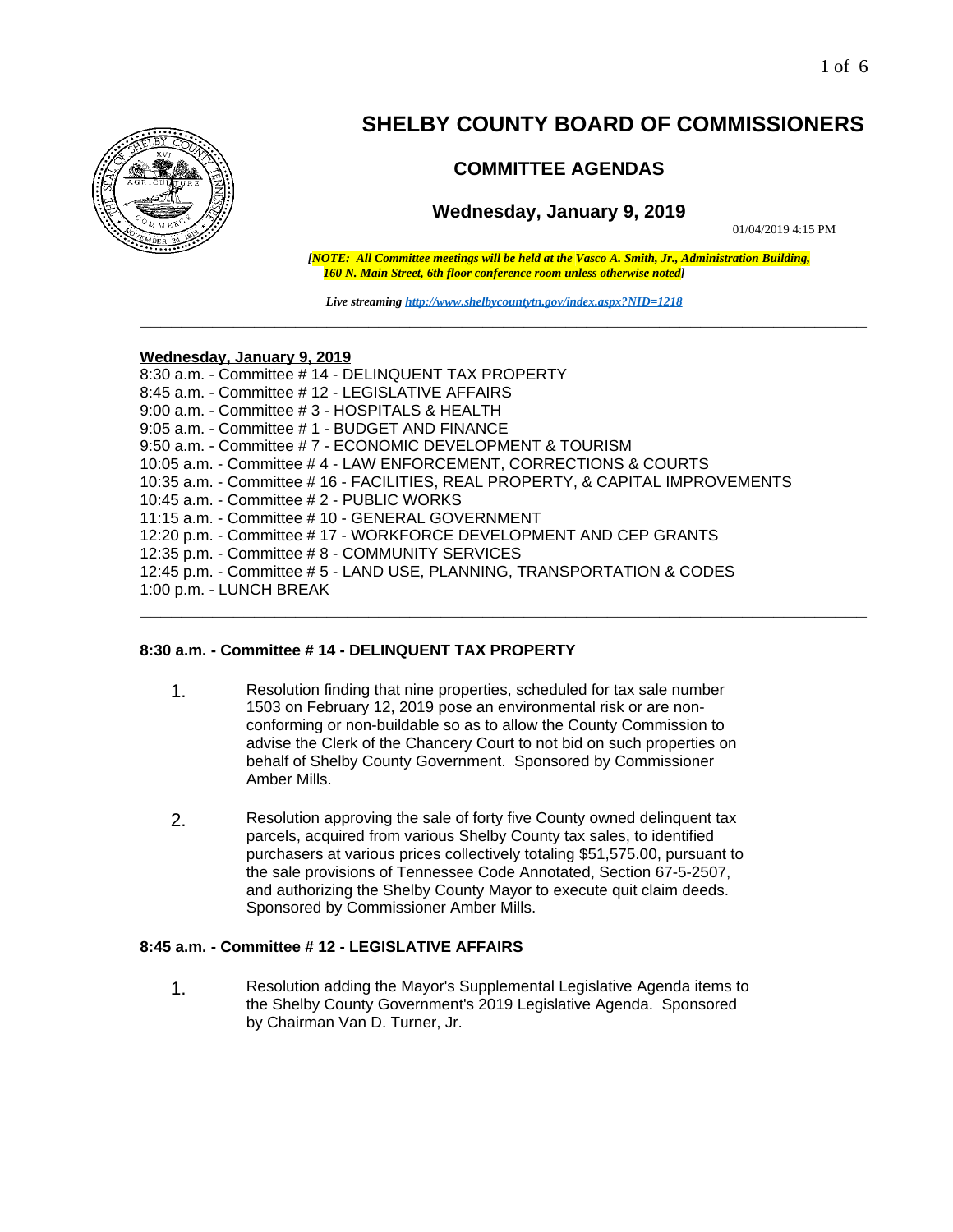# **9:00 a.m. - Committee # 3 - HOSPITALS & HEALTH**

1. Resolution approving a five (5) year lease between Millington Partners, L.P., and Shelby County Government on behalf of the Shelby County Health Department for approximately 3,000 square feet of office and clinic space located at 8225 Highway 51 North, Millington, Tennessee 38035 for the term from July 1, 2018 through June 30, 2023 with the total term amount not to exceed \$183,750.00 and with the option to renew on a month-to-month basis for up to three (3) additional months. This item requires expenditure of FY2019 General Operating Funds in the amount of \$27,806.25 and grant operating funds in the amount of \$8,943.75 for a total annual amount of \$36,750.00. Sponsored by Commissioner Reginald Milton.

#### **9:05 a.m. - Committee # 1 - BUDGET AND FINANCE**

- 1. Resolution to amend the FY2019 General Operating Budget and Position Control Budgets to supplement the Registers of Deed's Office by adding four (4) new full-time positions to the Registers Office and Archives. This item requires the expenditure of FY2019 General Funds in the amount of \$160,191.00 and appropriation of said funds from FY2019 General Fund Balance. Sponsored by Commissioner Van Turner. (REFERRED BACK TO COMMITTEE IN DECEMBER 17, 2018 COMMISSION MEETING)
- 2. Resolution to approve a contract with Tyler Technologies, Inc. for the period of July 1, 2018 through June 30, 2019, with the option to renew for four (4) additional one (1) year periods for Odyssey maintenance and support services of the Case Management System for General Sessions Criminal Court Clerk, Criminal Court Clerk and Pretrial Services in an amount not to exceed \$287,878.00. This item requires expenditure of FY2019 General Funds in an amount not to exceed \$222,314.00 and General Sessions Criminal Court Clerk Special Revenue Funds in an amount not to exceed \$65,564.00. Sponsored by Commissioner Eddie Jones.
- 3. Resolution amending the FY2019 Capital Improvement Budget and approving the purchase of Fujitsu Servers from Technology, Inc. in an amount not to exceed \$352,649.00 to replace aging server hardware to facilitate increased information technology productivity, efficiency, agility and responsiveness. This item requires an expenditure of FY2019 Capital Improvement Funds in an amount not to exceed \$352,649.00 and the appropriation of Capital Improvement Funds in the amount of \$62,727.00. Sponsored by Commissioner Eddie Jones.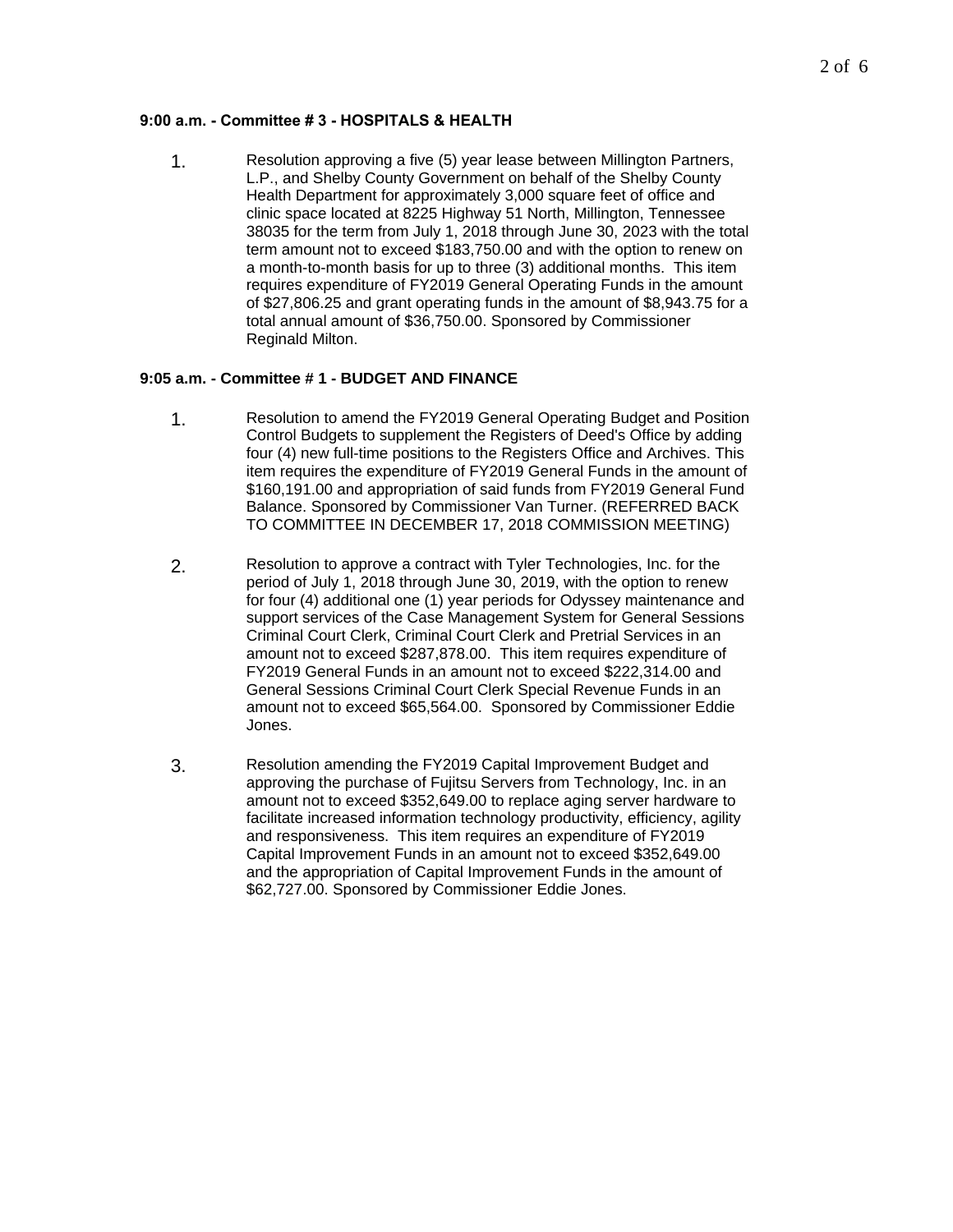- 4. Resolution of the Board of Commissioners of Shelby County, Tennessee, authorizing the issuance, sale and delivery of not to exceed Two Hundred Million Dollars (\$200,000,000) aggregate principal amount of Shelby County, Tennessee, General Obligation Public Improvement and School Bonds, 2019 Series A; prescribing the form and certain details of such bonds and delegating to the Director of Administration and Finance of the County the authority to determine additional details; authorizing and providing for the competitive sale of such bonds and approving the preparation and distribution of a preliminary official statement relating to such bonds; authorizing and approving an official statement in connection with the issuance of such bonds' providing for certain other matters deemed necessary and proper in connection with the issuance of such bonds; and authorizing the proper officers to do all things necessary to advisable in connection with the issuance and sale of such bonds. Sponsored by Commissioner Eddie S. Jones, Jr.
- 5. Resolution of the Board of Commissioners of Shelby County, Tennessee, authorizing the issuance, sale and delivery of not to exceed Eighty-Six Million Dollars (\$86,000,000) aggregate principal amount of Shelby County, Tennessee, General Obligation Refunding Bonds, 2019 Series B; prescribing the form and certain details of such bonds and delegating to the Director of Administration and Finance of the County the authority to determine additional details; authorizing and providing for the competitive sale of such bonds and approving the preparation and distribution of a preliminary official statement relating to such bonds; authorizing and approving an official statement in connection with the issuance of such bonds; authorizing the execution and delivery of a Refunding Trust Agreement and appointing the Refunding Trustee thereunder; providing for certain other matters deemed necessary and proper in connection with the issuance of such bonds; and authorizing the proper officers to do all things necessary or advisable in connection with the issuance and sale of such bonds. Sponsored by Commissioner Eddie S. Jones, Jr.
- 6. Resolution adopting a Shelby County Debt Management Policy and replacing the Debt Management Policy previously adopted on September 22, 2014. Sponsored by Commissioner Eddie Jones and Commissioner Edmund Ford.

#### **9:50 a.m. - Committee # 7 - ECONOMIC DEVELOPMENT & TOURISM**

1. DISCUSSION: Union Row Parking Garages (15 minutes)

#### **10:05 a.m. - Committee # 4 - LAW ENFORCEMENT, CORRECTIONS & COURTS**

- 1. DISCUSSION: Simkins Due Process Final Report re: Juvenile Court (15 minutes)
- 2. DISCUSSION: Inmate Phone Service Contract (15 minutes)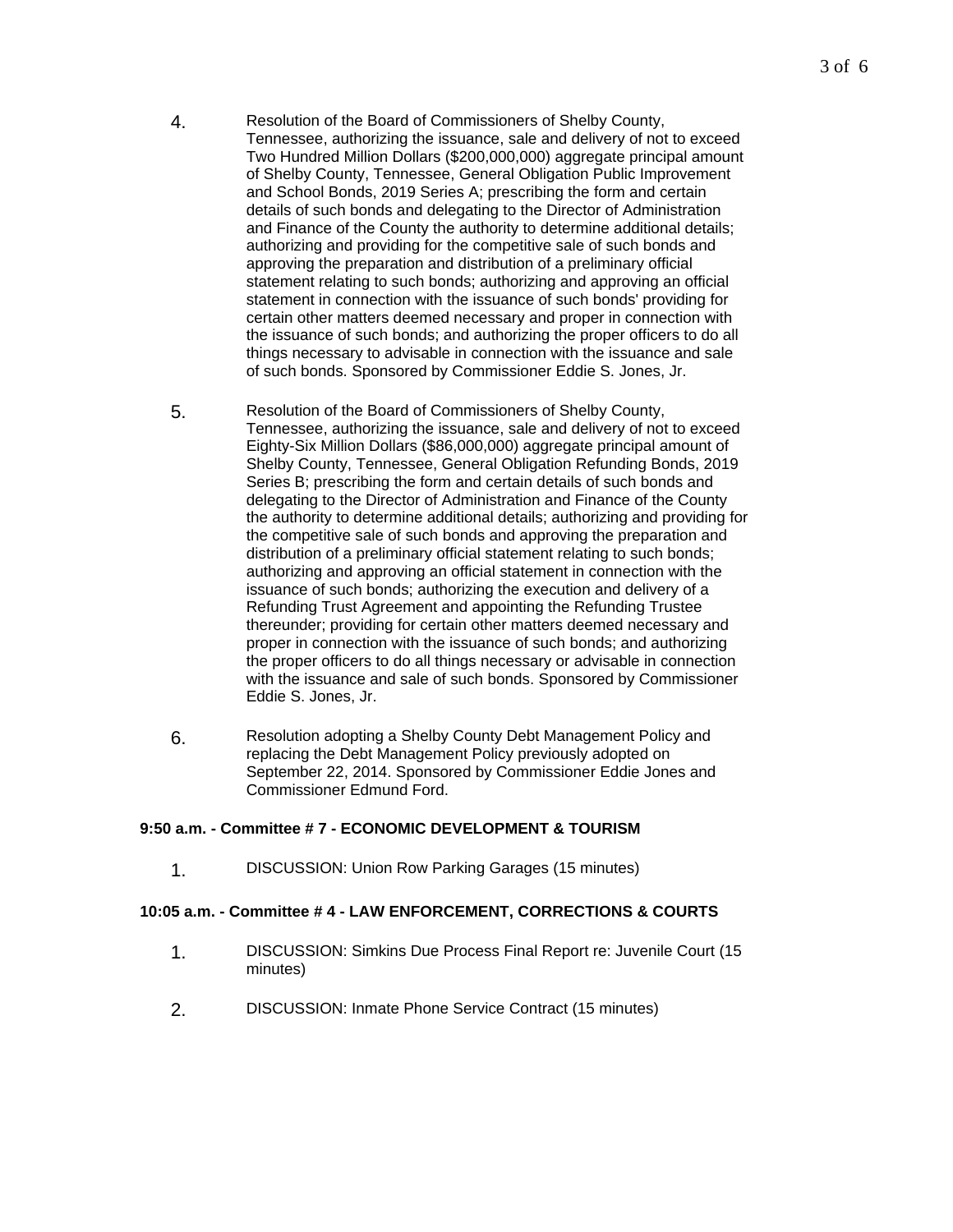#### **10:35 a.m. - Committee # 16 - FACILITIES, REAL PROPERTY, & CAPITAL IMPROVEMENTS**

1. Resolution amending the FY 2019 Capital Improvement Budget in the amount of \$1,300,000.00 and allocating funds for Design and Construction Administration Services for a new Juvenile Justice Facility to include housing, educational and recreational components. This item requires allocation of FY 2019 Capital Improvement Program Funds in the amount of \$1,300,000.00. Sponsored by Chairman Van D. Turner, Jr. and Commissioner Michael Whaley. (DEFERRED IN DECEMBER 12, 2018 COMMITTEE MEETING)

# **10:45 a.m. - Committee # 2 - PUBLIC WORKS**

- 1. Resolution amending the FY 2019 Operating Budget and approving a contract with the Lehman-Roberts Company in an amount not to exceed \$2,973,294.00 for the FY 2018 asphalt paving/resurfacing of the south section and approving a contract with Standard Construction Company in an amount not to exceed \$2,224,325.00 for the FY 2018 asphalt paving/resurfacing of the North Section in Unincorporated Shelby County and approving the settlement agreement and release of all claims. This item requires an expenditure of FY 2019 Roads and Bridges Special Revenue Funds in the amount of \$5,197,619.00 and the appropriation of Roads and Bridges Special Revenue Funds in the amount of \$1,247,494.00. Sponsored by Commissioner Mickell Lowery and Commissioner Van Turner.
- 2. Presentation: Infrastructure Needs for Shelby County Government

#### **11:15 a.m. - Committee # 10 - GENERAL GOVERNMENT**

- 1. Resolution approving the Election of Notaries Public for appointment and/or reappointment for Shelby County, Tennessee. Sponsored by Commissioner Eddie S. Jones, Jr.
- 2. Resolution approving Anthony Alexander as the Director for the Division of Corrections of Shelby County Government. Sponsored by Vice Chairman Mark Billingsley. (DEFERRED IN DECEMBER 12, 2018 COMMITTEE MEETING)
- 3. Resolution approving John Halbert, Jr., as the Chief Information Officer for Shelby County Government. Sponsored by Vice Chairman Mark Billingsley.
- 4. Resolution approving the County Mayor's nomination of Natalie McKinney, Cardell Orrin, and Mahal Burr to serve on the Shelby County Juvenile Justice Consortium. Sponsored by Commissioner Mark Billingsley.
- 5. Resolution amending the amount on contracts required to be submitted for County Commission approval pursuant to Shelby County Charter, Article III, Section 3.03(N) to any amount greater than \$100,000.00. Sponsored by Commissioner Mark Billingsley.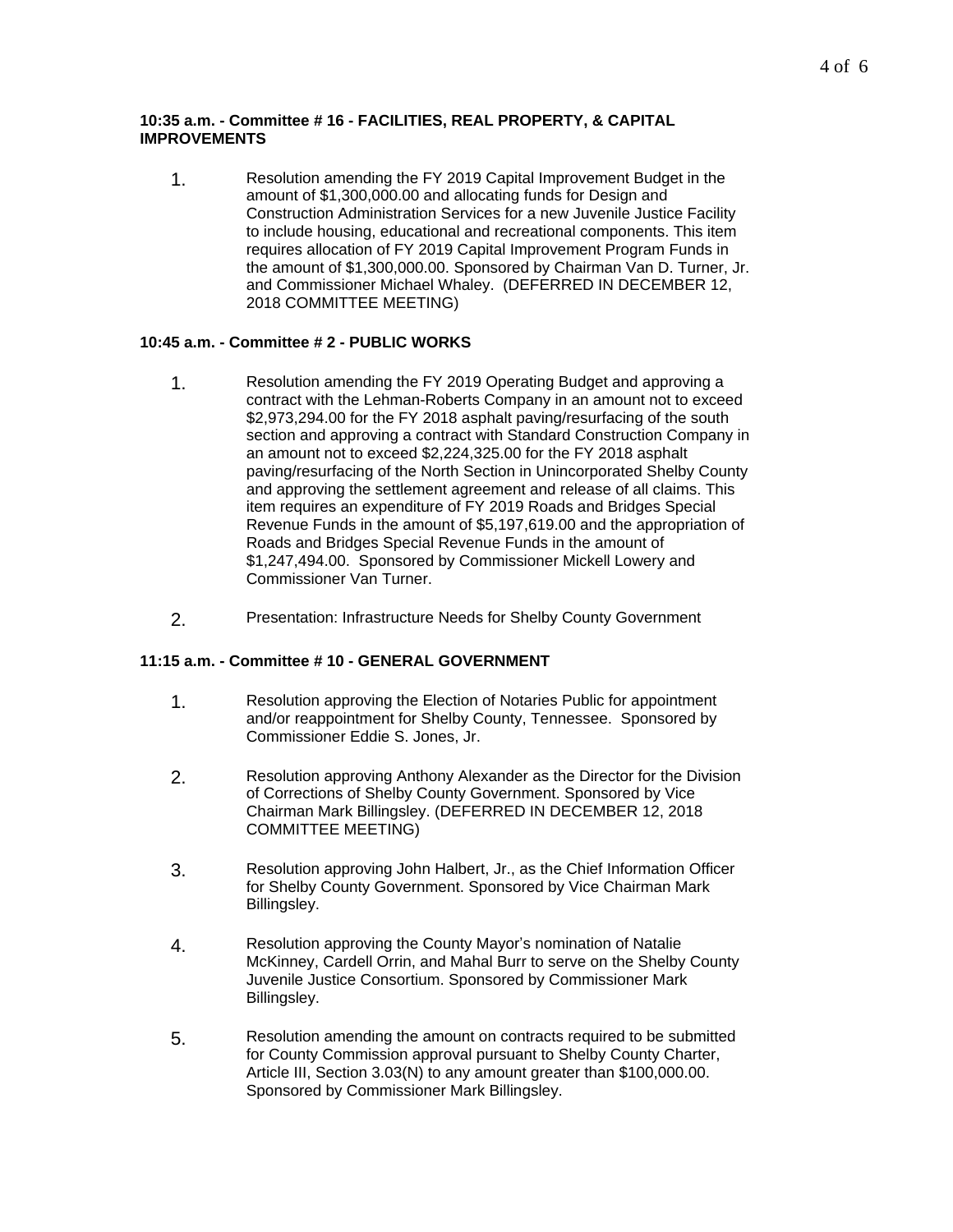- 6. Resolution acknowledging the vacancy existing in the Tennessee State<br>Senate District 32: setting day, December , 2018 as the day, December , 2018 as the application deadline; \_\_\_\_day, December \_\_, 2018 as the date to interview applicants and \_\_\_\_\_day, December \_\_\_, 2018 as the d day, December \_\_\_, 2018 as the date for electing an interim Senator; authorizing the Chairman of the Board of County Commissioners to publish Notice of the Appointment; and requesting the Shelby County Sheriff's Office to conduct a background check, including Criminal and other matters, on all applicants for said vacancy. Sponsored by Chairman Van D. Turner, Jr. (DEFERRED IN DECEMBER 12, 2018 COMMITTEE MEETING)
- 7. Resolution announcing the Notice of Vacancy for the Shelby County Historian, setting Wednesday, February 6, 2019 for interviews and Monday, February 11, 2019 for appointment of a new County Historian to serve a term of six (6) years, and accepting adoption of this resolution as notice of necessity to fill said vacancy, authorizing the Chairman of the Shelby County Board of Commissioners to publish the Notice of Vacancy and interview schedule for said appointment, and requesting the Shelby County Attorney to conduct background checks on all applicants for County Historian. Sponsored by Chairman Van Turner.
- 8. DISCUSSION: Permanent Rules (30 minutes)

# **12:20 p.m. - Committee # 17 - WORKFORCE DEVELOPMENT AND CEP GRANTS**

- 1. Resolution awarding County Funds from the FY 2019 Operating Budget in the amount of \$21,000.00 to Longstreet United Methodist Church, a Charitable Organization. Sponsored by Commissioner Eddie S. Jones, Jr.
- 2. Resolution awarding County Funds from the FY 2019 Operating Budget in the amount of \$5,000.00 to Mouth of the South, a Charitable Organization. Sponsored by Commissioner Van D. Turner, Jr.
- 3. Resolution awarding County Funds from the FY 2019 Operating Budget in the amount of \$2,500.00 to Frayser Exchange Club Foundation, a Charitable Organization. Sponsored by Commissioner Mickell Lowery.

# **12:35 p.m. - Committee # 8 - COMMUNITY SERVICES**

1. Resolution amending the FY2019 Operating Budget in the amount of \$34,272.00 and amending the Position Control Budget to fund two temporary positions for the period of October 1, 2018 through June 30, 2019 to expend additional funding made available from the Tennessee Commission on Aging and Disability for the Aging Commission of the Mid-South for the provision of the Medicare Improvements for Patients and Providers Act (MIPPA) Program. This item requires the appropriation and expenditure of FY2019 Federal thru State Grant Funds in the amount of \$34,272.00. Sponsored by Commissioner Brandon Morrison.